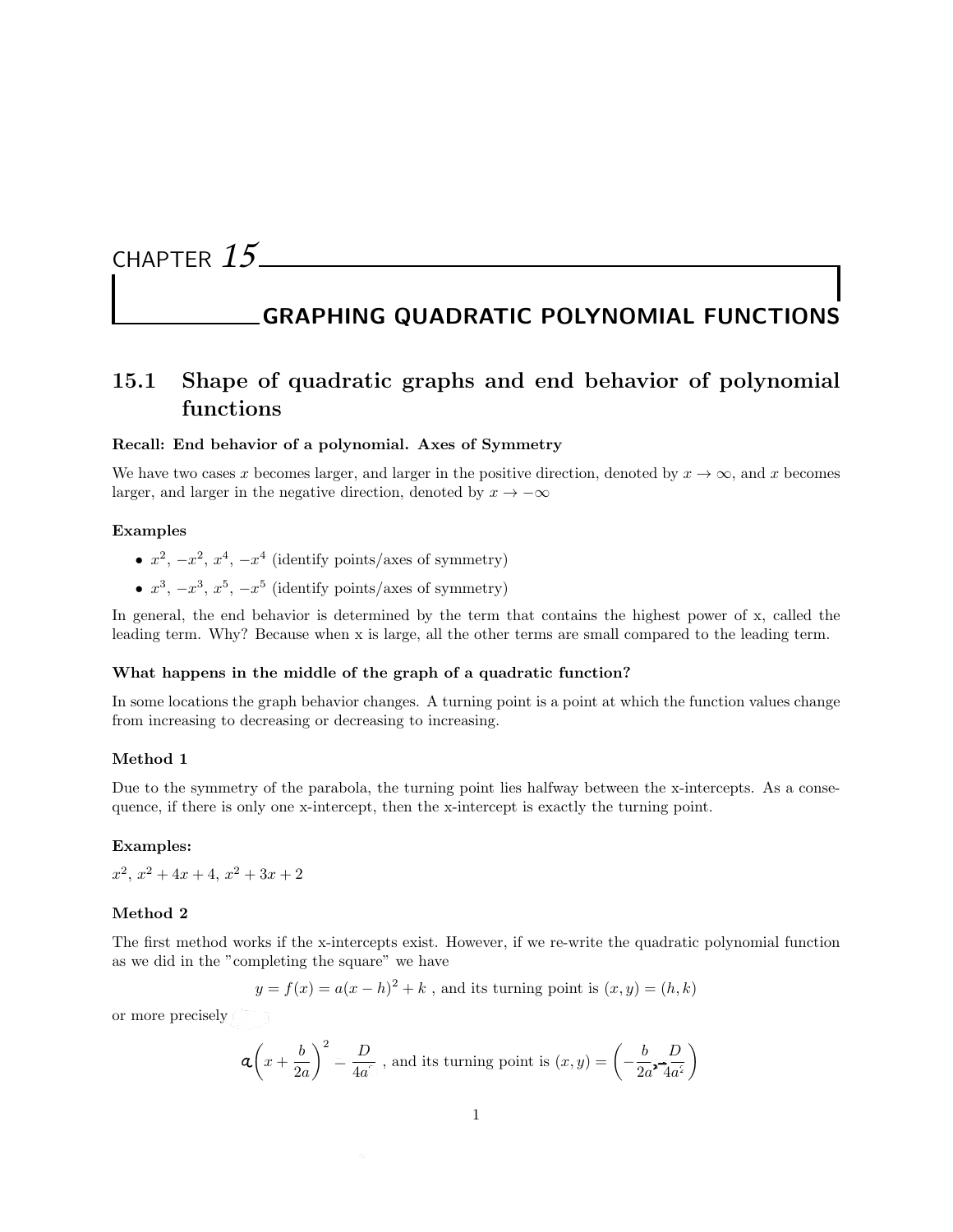### Examples:

 $x^2$ ,  $x^2 + 2x + 4$ ,  $x^2 + 3x + 2$ 

### Axis of symmetry

The axis of symmetry is a useful line to find since it gives the x-coordinate of the vertex of the parabola which is its turning point discussed above. We can complete the square on the general quadratic polynomial function and thereby obtain a general formula for the axis of symmetry and hence the x-coordinate for the vertex.

$$
\mathbf{a}\left(x+\frac{b}{2a}\right)^2=\frac{D}{4a}, \text{ and its vertex is } (x,y)=\left(-\frac{b}{2a}\mathbf{1}_{4a}^D\right)
$$

This expression shows that the minimum (or maximum in the case when *a* is negative) occurs when the first bracket is zero, that is, when  $x = -\frac{b}{2a}$ .

### 15.2 Classwork

Given the polynomial functions

1. 
$$
f(x) = (x - 1)(x + 2)(x - 3),
$$
  
\n2.  $f(x) = (x - 4)(x + 5)$   
\n3.  $f(x) = (x - 4)^2$ 

express the function as a polynomial in general form and determine the leading term, degree, and its end behavior. Determine the turning point/ parabola vertex for the last two functions and try to sketch their graph.

# 15.3 Sketch a graph of a quadratic polynomial function using its zeroes

Find the roots:

$$
y = f(x) = x^2 + x - 2
$$

Find the roots of the polynomial function of second degree (that is, the zeros of the quadratic equation):

$$
f(x) = (x+2)(x-1)
$$

The roots are *x*-intercepts:  $(-2, 0)$ ,  $(1, 0)$ .

### Axis of symmetry and turning point:

Halfway between the *x*-intercepts:

$$
x_t = -\frac{b}{2a} = -\frac{1}{2} = -0.5
$$

$$
\implies y_t = (-0.5)^2 - 0.5 - 2 = -0.25 - 2 = -2.25
$$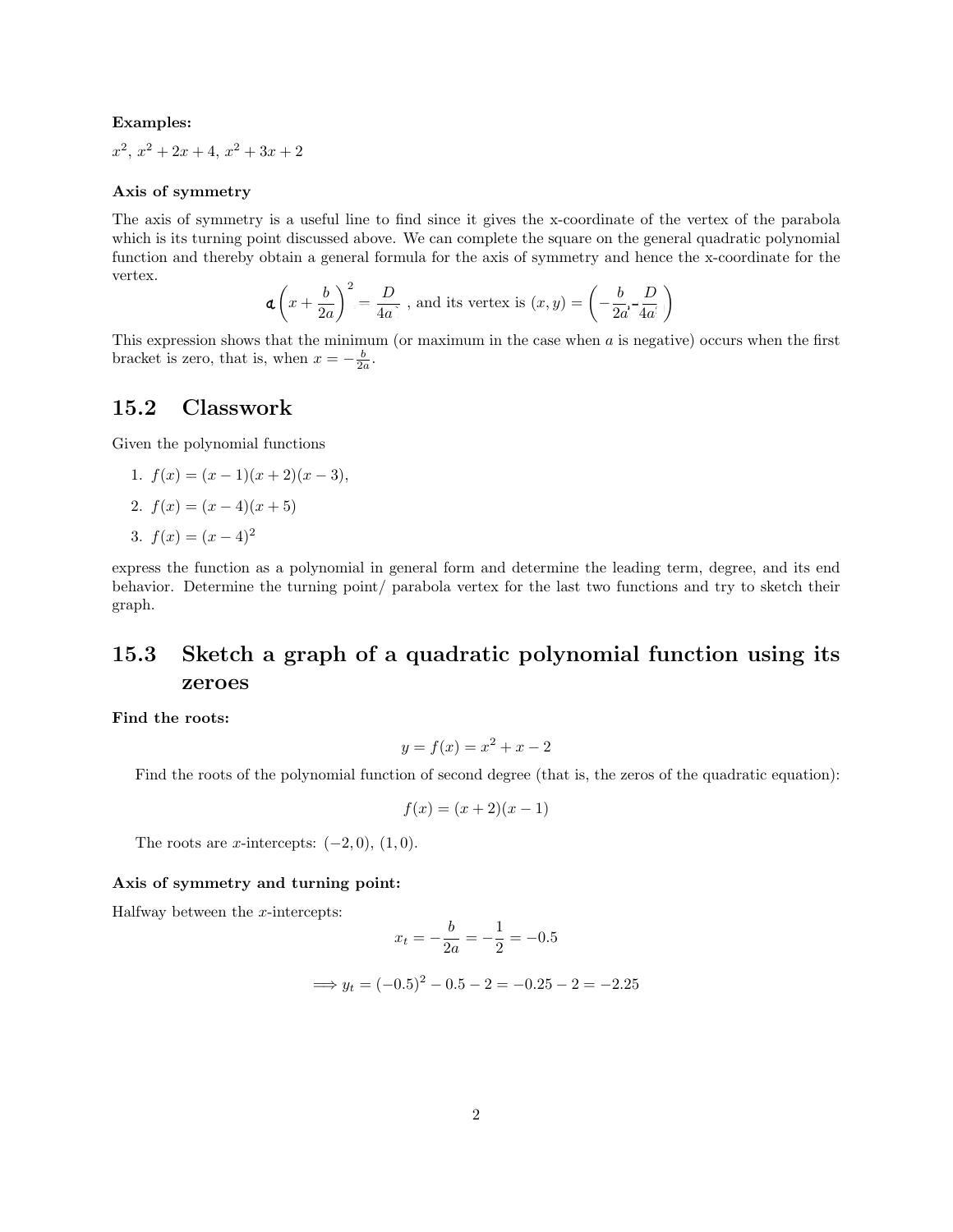### End behavior:

 $\overline{\phantom{a}}$ 

$$
x \to \infty \implies f(x) \to \infty, f(x) > 0
$$

$$
x \to -\infty \implies f(x) \to \infty, f(x) > 0
$$

$$
\begin{array}{c|c|c}\nx & -\infty & -2 & -0.5 & +1 & +\infty \\
\hline\n(x+2) & & & & \\
\hline\nf(x) = (x+2)(x-1) & & & & \\
\hline\n\end{array}
$$

We take test points in these intervals to determine the signs. For example, test point for

| $(-\infty,-2)$ | $\therefore$ $x=-3$ |  |
|----------------|---------------------|--|
| $(-2,-0.5)$    | $x=-1$              |  |
| $(-0.5, 1)$    | $x=0$               |  |
| $(1,\infty)$   | $x=2$               |  |
|                |                     |  |



Figure 15.1: Graph of  $f(x) = (x + 2)(x - 1)$